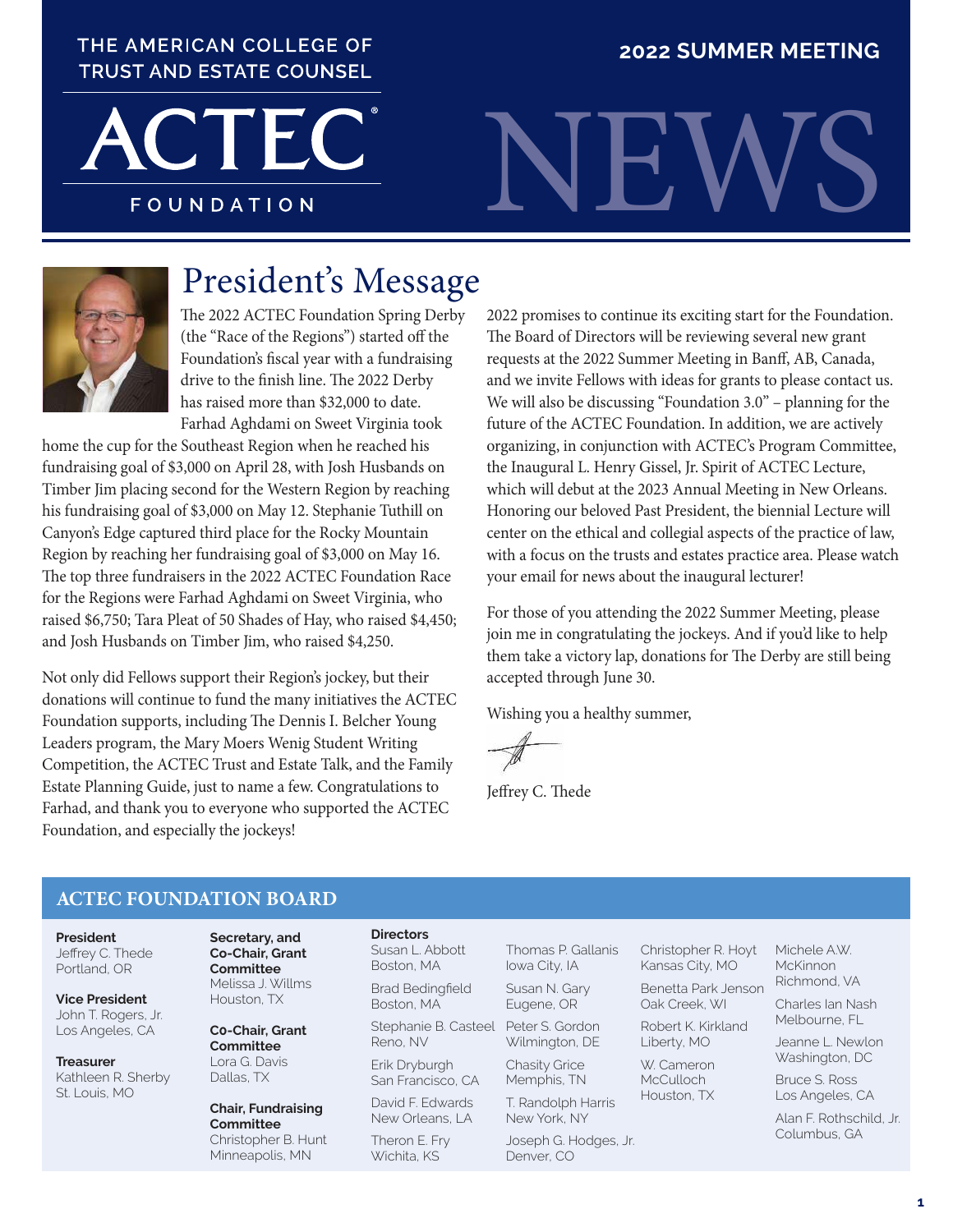## **The Race of the Regions Fundraising Totals**

Thank you to the Spring Derby jockeys who led their regions to victory! The ACTEC Foundationsupported grants and programs will benefit from the generosity and enthusiasm of the ACTEC Fellows who supported the fundraising effort.



The Academy of Interactive and Visual Arts **Recognized the Following Programs** Made Possible by the Support of The ACTEC Foundation



The **[Academy of Interactive and Visual Arts](https://www.aiva.org)** has awarded five Communicator Awards to The American College of Trust and Estate Counsel. The Communicator Awards is one of the largest competitive awards programs honoring creative excellence for communications professionals, receiving over 5,000 entries from across the U.S. and around the world. ACTEC received one (1) Award of Excellence and four (4) Awards of Distinction for audio and video content produced for ACTEC Family Estate Planning Guide, Planning for a Diverse and Equitable Future, and **[ACTEC Trust and Estate Talk](https://www.actec.org/news/?CategoryId=7&F_All=y)**. All three series are made possible through the support of The ACTEC Foundation.

#### **DONATIONS IN HONOR OF THE FOLLOWING PEOPLE**

Contributions from February 8 through June 2, 2022

Ronald D. Aucutt Edward Jay Beckwith Peter S. Gordon

Janet Wilson Moore Barbara A. Sloan

#### **IN MEMORIAM CONTRIBUTIONS 2022**

Contributions from February 8 to June 2, 2022

Steve A. Brand Albert M. Fortier L. Henry Gissel, Jr. Robert D.W. Landon, II Jackson M. Bruce, Jr. Rudy L. Ogburn Jean D. Stockburger John F. Stroud

## **2022 ACTEC Foundation Donors**

Thank you to all who have supported The ACTEC Foundation from February 7 to June 2, 2022!

> Callahan & Associates Jean Gordon Carter Stephanie B. Casteel

Susan L. Abbott Maureen C. Ackerly Frank T. Adams Farhad Aghdami David I. Akins John F. Allevato Robert E. Armstrong Theodore B. Atlass Carl T. Baker Merry Balson Shannon K. Barks Robert Barton Elizabeth A. Bawden Bruce O. Bekkedahl Amy B. Beller Timothy O. Beppler Gerry W. Beyer Bruce H. Bokor Stephen M. Brainerd Donna Braman James R. Bright H. Chalk Broughton, Jr. J. Lee Brown Kelli Elizabeth

Brown Elaine M. Bucher Peter W. Bullard Ann B. Burns Lisa Weinstein Burns Christine A. Buttress Reynolds T. Cafferata Randal B. Caldwell

**TO** 

Rita Bragg Caughman John M. Challis Darcy J. Chamberlin Charles Ian Nash Natalie B. Choate Mark M. Christopher Jared R. Cloud Mark A. Conway James P. Cox, II M. Patricia Culler Matthew D'Emilio Robert T. Danforth Lora G. Davis Mickey R. Davis Lauren Y. Detzel Donald P. DiCarlo, Jr. Nikola R. Djuric S. Gray Edmondson David F. Edwards Kent E. Endacott David J. Estes Constance Tromble Eyster Josie Faix Debra L. Foster Charles D. Fox, IV Terrence M. Franklin Gary B. Freidman continued next page